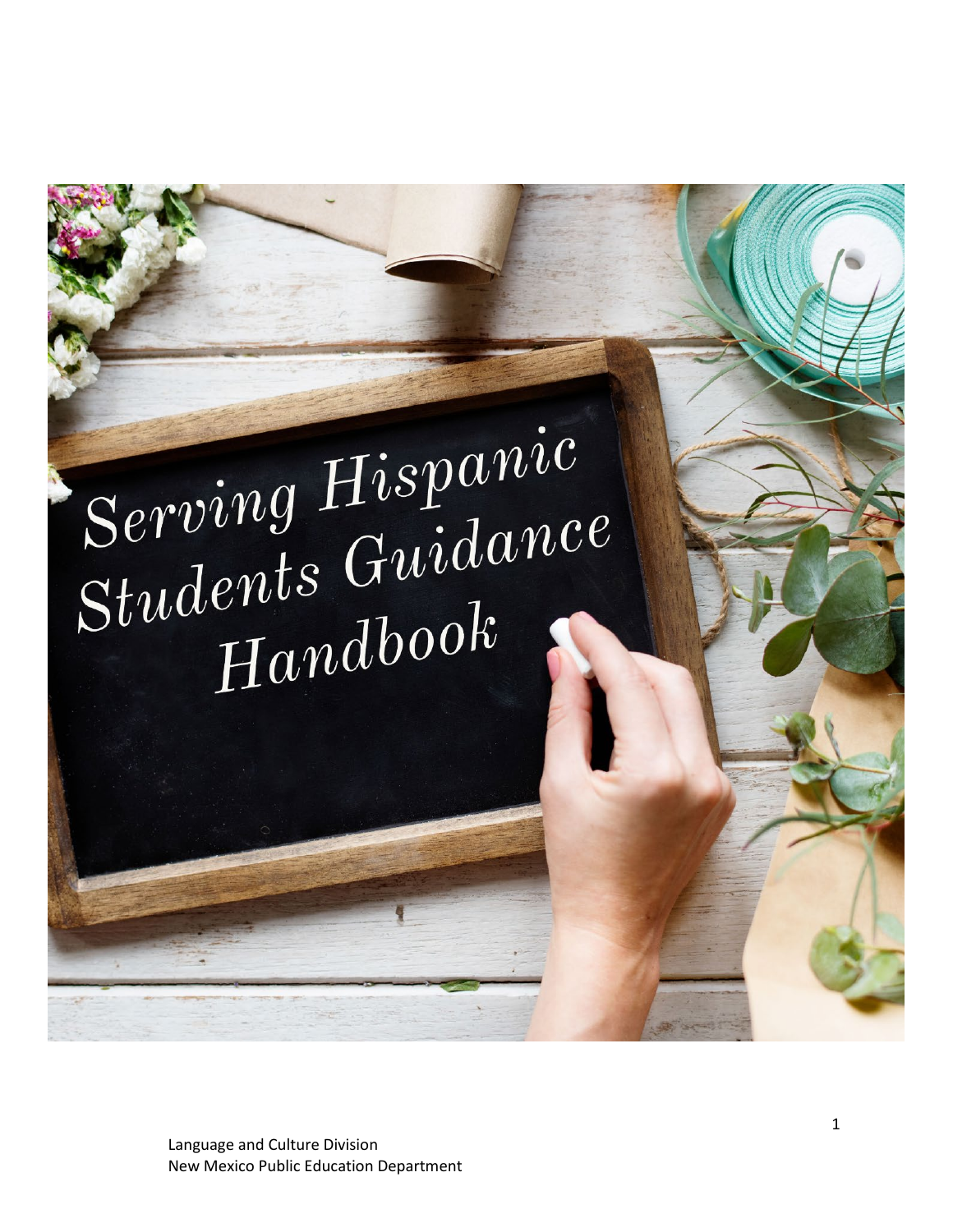

The State of New Mexico Identity, Equity, and Transformation Division Language and Culture Division *The Hispanic Education Act Guidance Handbook*

> **Michelle Lujan Grisham** Governor of New Mexico

**Kurt Steinhaus, Ed.D.** Secretary of Education

**Vicki Bannerman, Ed.D.** Deputy Cabinet Secretary

**Mayra Valtierrez** Director of Language and Culture

#### **Elena Valdez, Ph.D.,**

Hispanic Education Specialist

Issued May 2022

#### **Required Notice**

The contents of this document were developed under the Hispanic Education Act.

#### **Copyright Notice**

This report is copyright free, so no permission is needed to cite or reproduce it for non-profit purposes. If material from it is included in another non-profit publication, cite as follows: New Mexico Public Education Department (NMPED). (2022). The Serving Hispanic Students Guidance Handbook, NM, Santa Fe: NMPED.

#### **Notes**

This Guidance Handbook may be periodically updated to reflect the changes to statue and regulation that may impact guidance. When such updates or revisions occur, they will be noted. This document is available on the NMPED website under Language and Culture Division (LCD) at [https://webnew.ped.state.nm.us/bureaus/languageandculture/.](https://webnew.ped.state.nm.us/bureaus/languageandculture/)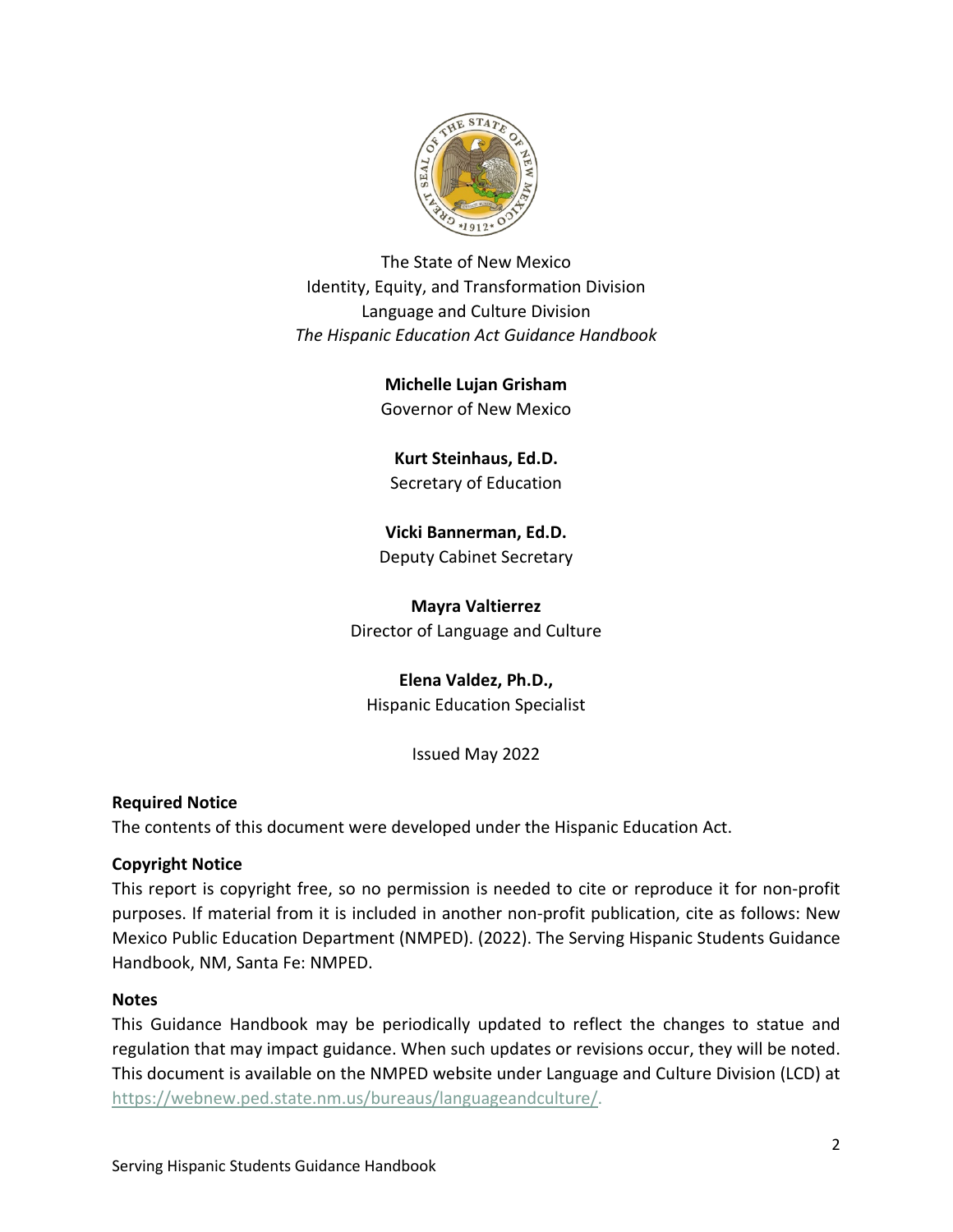## <span id="page-2-0"></span>Language and Culture Bureau Staff

Carlos Avila, BMEP Specialist carlos.avila@state.nm.us

Catalina Block, Business Operations Specialist catalina.block@state.nm.us

Kadriye El-Atwani, Ph.D., Multicultural Education Specialist kadriye.el-atwani@state.nm.us

Melissa Hernandez, Title III Specialist melissa.hernandez2@state.nm.us

Leah Jimenez, Program Support Specialist leah.jimenez@state.nm.us

Kirsi Laine, Deputy Director kirsi.laine@state.nm.us

Elena Valdez, Ph.D., Hispanic Education Specialist elena.valdez@state.nm.us

#### Mayra Valtierrez, Director mayra.valtierrez@state.nm.us

Vanessa Vander Galien, English Learner Specialist vanessa.vandergalien@state.nm.us

This manual, and other resources, can be found on the Language and Culture Division's (LCD) webpage on the PED's website at: <https://webnew.ped.state.nm.us/bureaus/languageandculture/>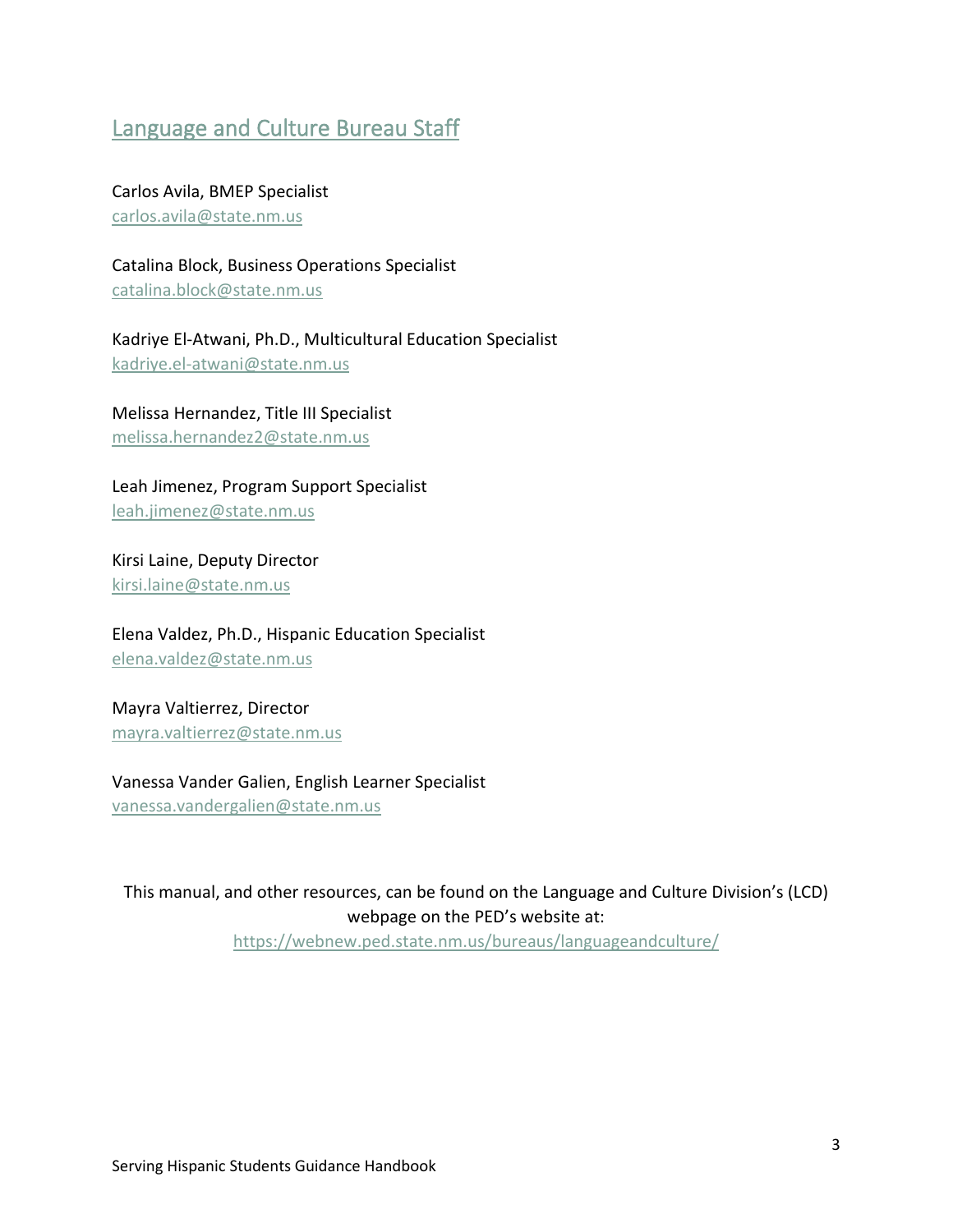# **Table of Contents**

<span id="page-3-0"></span>

| Why the Nuances of Hispanic Identity Are Important in New Mexico 11 |  |
|---------------------------------------------------------------------|--|
|                                                                     |  |
|                                                                     |  |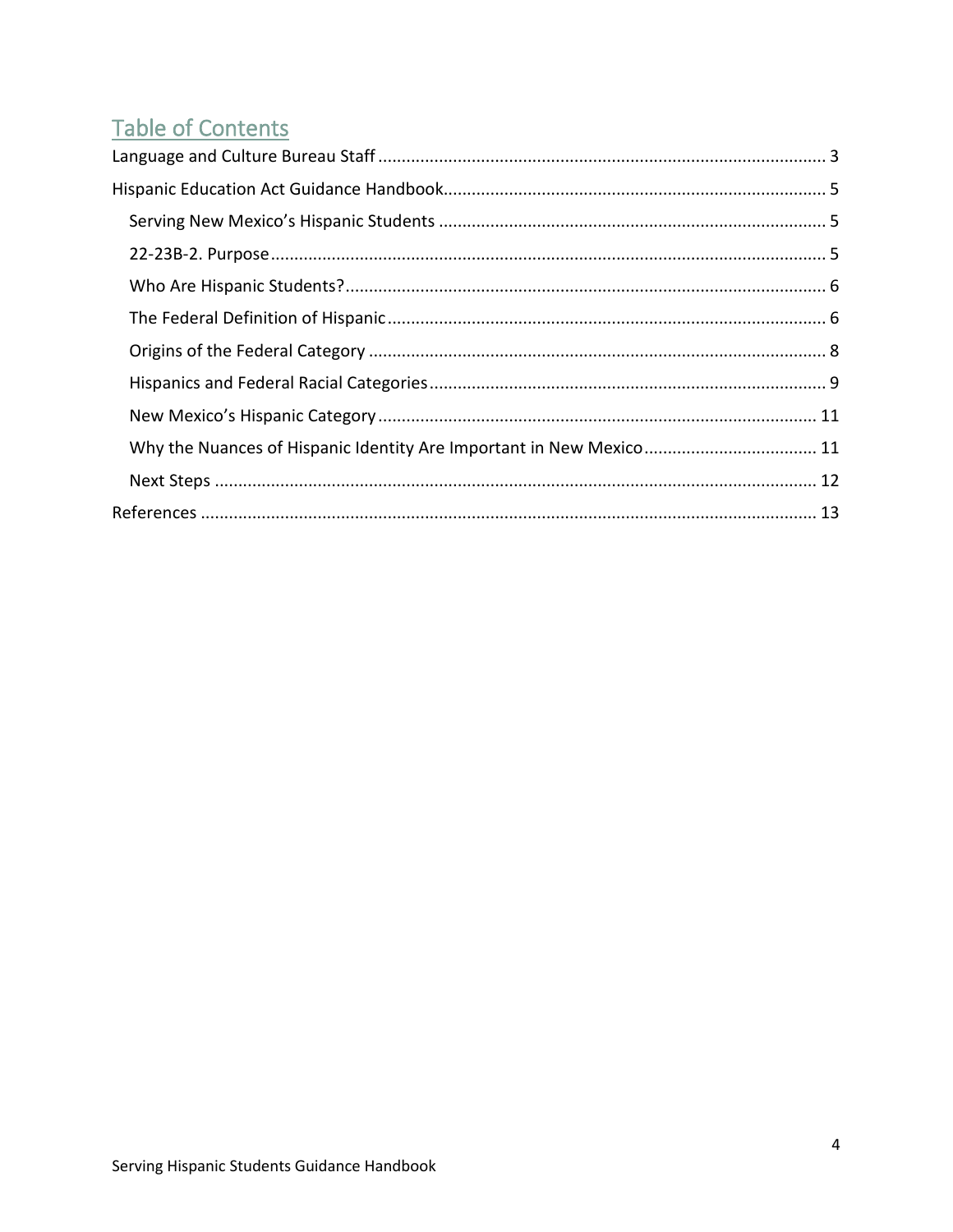## Hispanic Education Act Guidance Handbook

#### <span id="page-4-0"></span>Serving New Mexico's Hispanic Students

The land we now consider New Mexico has long been home to people of Hispanic or Latino descent, with Hispanic people comprising nearly half of the total population today. Recently, the U.S. Census Bureau (2021) reported that 49.3% of the state's total population self-identifies as Hispanic or Latino. Roughly 62% of students in New Mexico public schools, or about three out of every five students, are Hispanic (New Mexico Vistas, 2021).

Demographically, New Mexico prefigures the population shift that will occur across the nation in coming decades. The number of Hispanics or Latinos in the United States is projected to almost double within the next forty years, and one in every three people is expected to identify as nonwhite (Vespa et al., 2020). With these demographic changes, Hispanic people will continue to play a critical if not much more visible role in our communities—in business, science, healthcare, government, education, and every other field. The future of New Mexico and the rest of the nation depends on our children, and so ensuring all children, including Hispanic children, receive a culturally and linguistically responsive education that prepares them for life in the twenty-first century is crucial.

The Hispanic Education Act (HEA), signed into law in 2010, focuses on improving the educational success and post-secondary attainment of Hispanic students in New Mexico. The HEA is an outcome of the reality that Hispanic students have often been inadequately resourced throughout the state, both in our schools and in our communities. As a 2020 New Mexico Voices for Children report points out, many of the disparities among minoritized communities in our state are not natural but the "direct result of institutional and systemic racism and the discriminatory policies that have determined who does and does not have access to income and wealth-building opportunities" (Knight, 2020, p. 5).

#### <span id="page-4-1"></span>22-23B-2. Purpose

The purpose of the Hispanic Education Act is to:

- A. provide for the study, development and implementation of educational systems that affect the educational success of Hispanic students to close the achievement gap and increase graduation rates;
- B. encourage and foster parental involvement in the education of their children; and
- C. provide mechanisms for parents, community and business organizations, public schools, school districts, charter schools, public post-secondary educational institutions, the department and state and local policymakers to work together to improve educational opportunities for Hispanic students for the purpose of closing the achievement gap,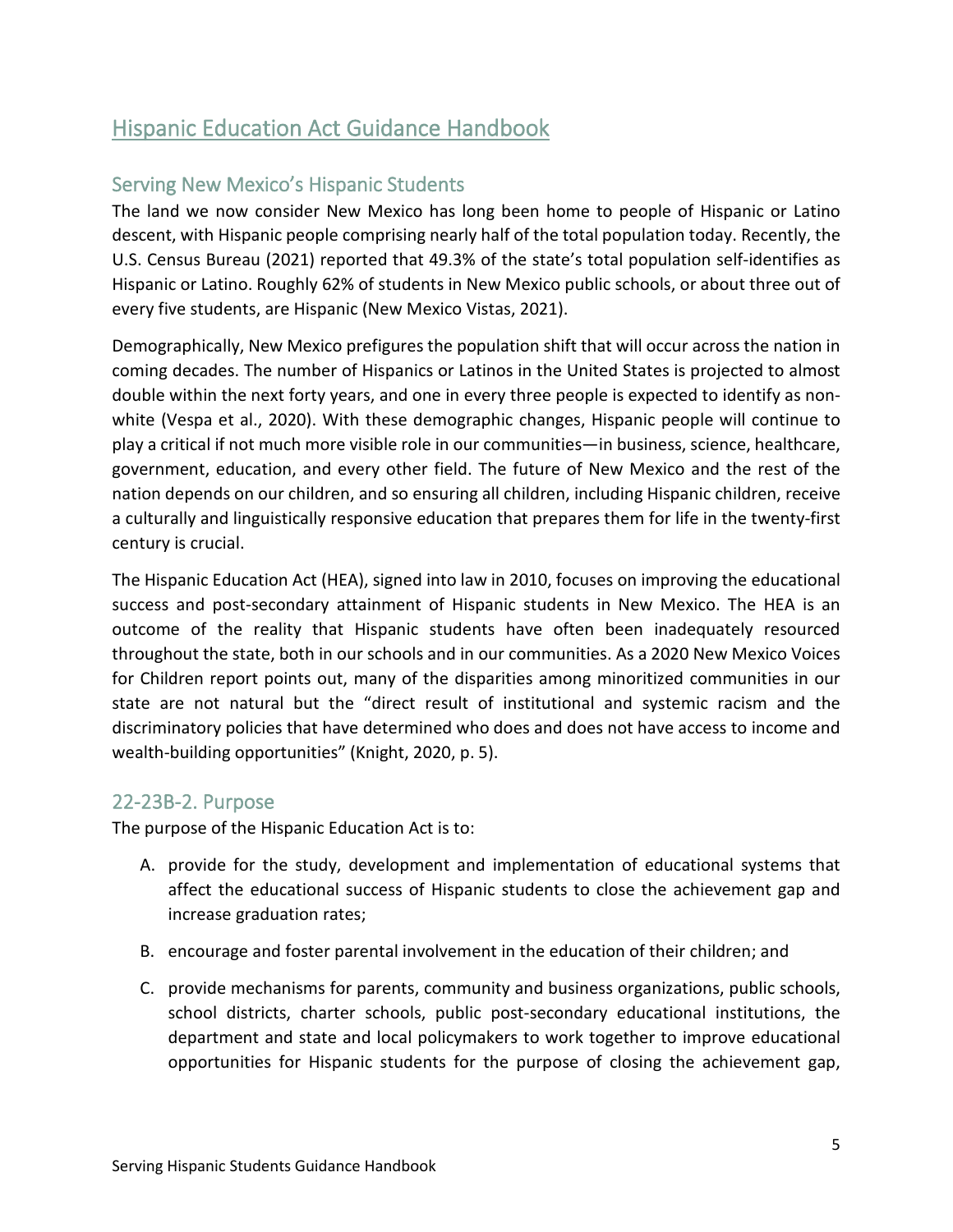increasing graduation rates and increasing post-secondary enrollment, retention and completion.

#### <span id="page-5-0"></span>Who Are Hispanic Students?

How to implement the HEA might seem exceptionally difficult for districts and charter schools to determine given both the majority status of Hispanic students and the ambiguity of the ethnic category. Hispanics, as scholar of education Angela Valenzuela (2016) states, "can be of any race, and they differ by class, language, dialect, linguistic fluency in English and Spanish, region of the country from which they emanate, documentation status and generational status in the United States (p. 17)." In other words, Hispanic students may be Black or they may be Indigenous; they may also be Black and Indigenous or Asian American. Hispanic students may speak a dialect of Spanish or no Spanish at all. They may be immigrants or they may have multigenerational roots in the land we now consider the United States.

Some of New Mexico's Hispanic students may prefer to use terms like Latina or Latino, rather than Hispanic, to describe themselves. Others may choose to use Latinx over Hispanic.<sup>[1](#page-5-2)</sup> The panethnic category of Hispanic describes a heterogeneous group of people who, together, represent a spectrum of cultures and carry a multitude of lived experiences. For districts and charter schools, administrators, teachers, and other school staff, determining which targeted interventions and supports would most benefit Hispanic students largely depends on the intersectional needs of these students.

Given the purpose of the HEA, guidance issued by the New Mexico Public Education Department's Language and Culture Division aims to assist districts and charter schools in working to serve Hispanic students by providing a critical lens for understanding just how diverse self-identifying Hispanic students, families, and communities of New Mexico are. A critical lens will aid districts and charter schools in responding to the needs of Hispanic students with more intentionality and specific care. The emphasis the HEA places on fostering greater parental involvement and building partnerships between community and business organizations, districts, schools, and post-secondary institutions should serve as a reminder that it indeed takes a village, as the saying goes, to meet the needs of our students, whether those needs are academic, emotional, social or cultural.

#### <span id="page-5-1"></span>The Federal Definition of Hispanic

The history of the federal category Hispanic underscores the importance of acquiring data about the individuals who claim Hispanic ethnicity, and, at the same time, creates opportunities to discuss the term's pitfalls when it comes to implementing policy.

<span id="page-5-2"></span> $1$  A 2020 Pew Research report states that Hispanic women between the ages of 18-29 are the most likely to use the term Latinx (Noe-Bustamante, et al).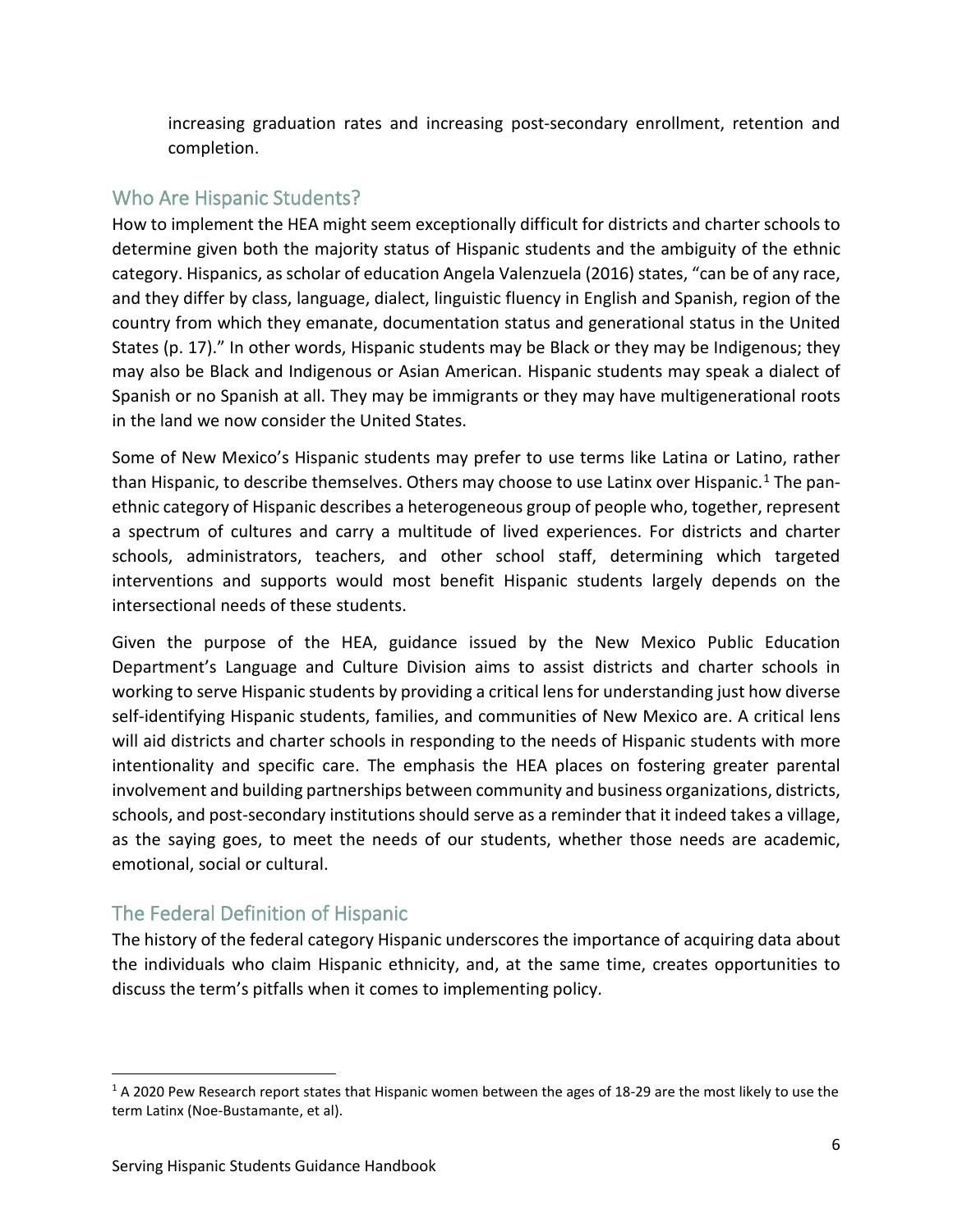Today, agencies like the United States Census Bureau are required to follow the Office of Management and Budget's (OMB) Statistical Policy Directives, which are designed to ensure the quality and consistency of federal data. The OMB's Statistical Policy Directive No. 15, Race and Ethnic Standards for Federal Statistics and Administrative Reporting, emerged as part of the federal government's "new responsibilities to enforce civil rights laws" by the end of the long Civil Rights Movement era, in 1977 (Office of Management and Budget, 1997, p. 2).

Directive No. 15, since revised, stipulates that the minimum standard categories for collecting data on race and ethnicity include five racial categories (American Indian or Alaska Native, Asian, Black or African American, Native Hawaiian or Other Pacific Islander, and White) and two ethnic categories (Hispanic or Latino and Not Hispanic or Latino).<sup>[2](#page-6-0)</sup> The categories, according to the OMB, "represent a social-political construct designed for collecting data on the race and ethnicity of broad population groups in this country and are not anthropologically or scientifically based" (Office of Management and Budget, 1997, pp. 2-3). In effect, the federal government

acknowledges that the categories upon which it relies for collecting data have no biological foundations.

The OMB defines a Hispanic or Latino as "a person of Cuban, Mexican, Puerto Rican, South or Central American, or other Spanish culture or origin, regardless of race" ("About Hispanic Origin," 2022). This means that any person who self-identifies as Hispanic or Latino may also self-identify as one or more of the five minimum racial categories. The OMB's definition of Hispanic has largely remained unchanged since its initial adoption in 1977.



However, the OMB changed the standard category from the standalone term of Hispanic to "Hispanic or Latino" after the OMB conducted a comprehensive review of Directive No. 15 in collaboration with the Interagency Committee for the Review of the Racial and Ethnic Standards in 1997.<sup>[3](#page-6-1)</sup> In addition to modifying the official terminology to Hispanic or Latino, the OMB decided the use of "Spanish Origin" is also an acceptable means of describing Hispanics.

<span id="page-6-0"></span><sup>&</sup>lt;sup>2</sup> On the topic of the original 1977 Directive No. 15, scholars Silvio Torres-Saillant and Nancy Kang (2017) posit, "U.S. Hispanics thus became an 'ethnicity' as opposed to other four subdivisions that consisted of 'races' in the original taxonomy that the U.S. Census Bureau would recognize. Yet, one wonders how Asian Americans can constitute a single 'race' given that the configuration of ancestries and phenotypes in their midst appears at least equally diverse" (p. 175).

<span id="page-6-1"></span><sup>&</sup>lt;sup>3</sup> The review conducted by the OMB in collaboration with the Interagency Committee was prompted by criticism that the minimum categories previously used by the federal government did not reflect the heterogeneity of the United States. Other revisions to the former standard categories included breaking the Asian or Pacific Islander category into two categories—one titled "Asian" and the other "Native Hawaiian or Other Pacific Islander." The separation of these two terms expanded the minimum number of racial categories from four categories to five.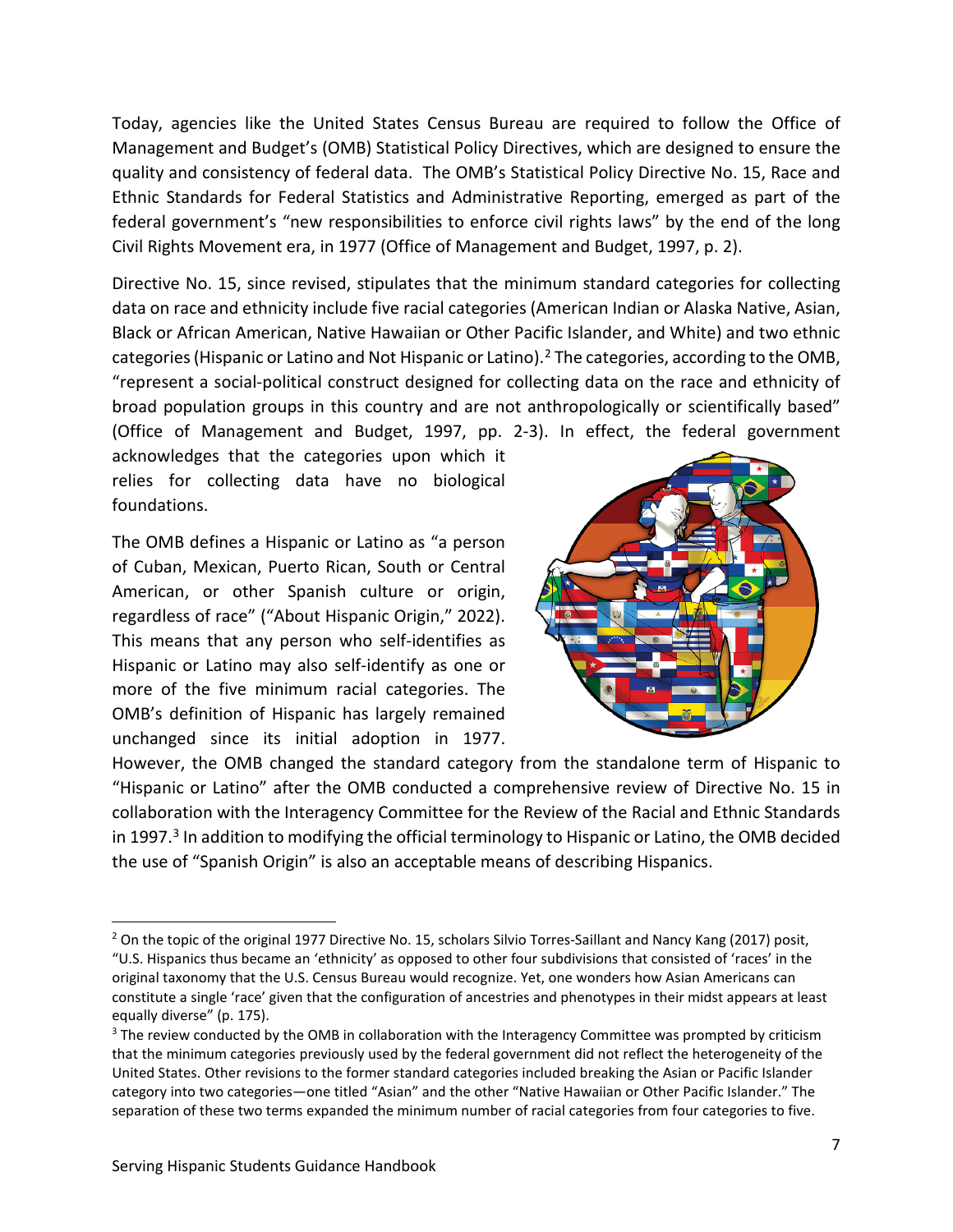The U.S. Department of Education (ED) published its own guidance for educational institutions and other ED grant recipients on collecting, maintaining, and aggregating the racial and ethnic data of students and staff in 2007. The ED's "Final Guidance on Maintaining, Collecting, and Reporting Racial and Ethnic Data to the U.S Department of Education" aligns with the decisions reached by the OMB. Educational institutions and other grant recipients must use a two-part question to collect data on race and ethnicity. The first part of the question should ask about the student or staff person's ethnicity, that is, whether they are Hispanic or Latino. The second part should ask respondents to indicate their race or races from the five categories recognized by the OMB. The ED also specifies that, at the elementary and secondary level, parents and guardians should identify their student's race and ethnicity instead of the student.

District and charter school personnel may be aware of the federal requirements for collecting, maintaining, and reporting data on race and ethnicity, but the conditions that initiated these processes, especially as they pertain to Hispanics, are probably less familiar to folks working in the field of education. The following section provides a brief history on the origins of the federal category Hispanic, which should elucidate how the term came to represent an extremely diverse population in the United States.

#### <span id="page-7-0"></span>Origins of the Federal Category

Statistics shape policy, but policy also shapes statistics. The origin of the federal category of Hispanic is a case in point. There was no standard method for collecting, maintaining, and reporting data about people of Hispanic or Latino descent on behalf of the federal government prior to the Civil Rights era. For years, people of Mexican descent—the largest Hispanic population in the nation—were considered white by U.S. Census enumerators, unless the logics of race that existed at the time otherwise led them to believe the person was of a different race.

The U.S. Census Bureau made one attempt, in 1930, to track the number of people of Mexican descent in the United States by making "Mexican" a racial category. A report from the Pew Research Center suggests the increase in Mexican immigration following the Mexican Revolution (1910-1920) inspired the addition of Mexican as a racial category to the 1930 census (Parker et al., 2016). The addition of the new category coincided with government sanctioned efforts to deport people of Mexican descent, many of whom were citizens of the United States.<sup>[4](#page-7-1)</sup> The U.S. Census Bureau eliminated the Mexican census category in 1940 after leaders in the Hispanic community called for its removal.

During the 1970s, Hispanic leaders and activists demanded data collection methods that would more accurately document the ways people of Hispanic or Latino descent encountered systems of oppression in their daily lives. Requests for an alternate category that would draw attention

<span id="page-7-1"></span><sup>4</sup> In 2006, the state of California formally apologized for the nation's campaign to deport people of Mexican descent, recognizing that approximately 2 million people were deported from the United States and more than half the total number of individuals deported were US citizens in SB-670 Mexican repatriation program of the 1930s, also known as the [Apology Act for the 1930s Mexican Repatriation Program.](https://leginfo.legislature.ca.gov/faces/billCompareClient.xhtml?bill_id=200520060SB670&showamends=false)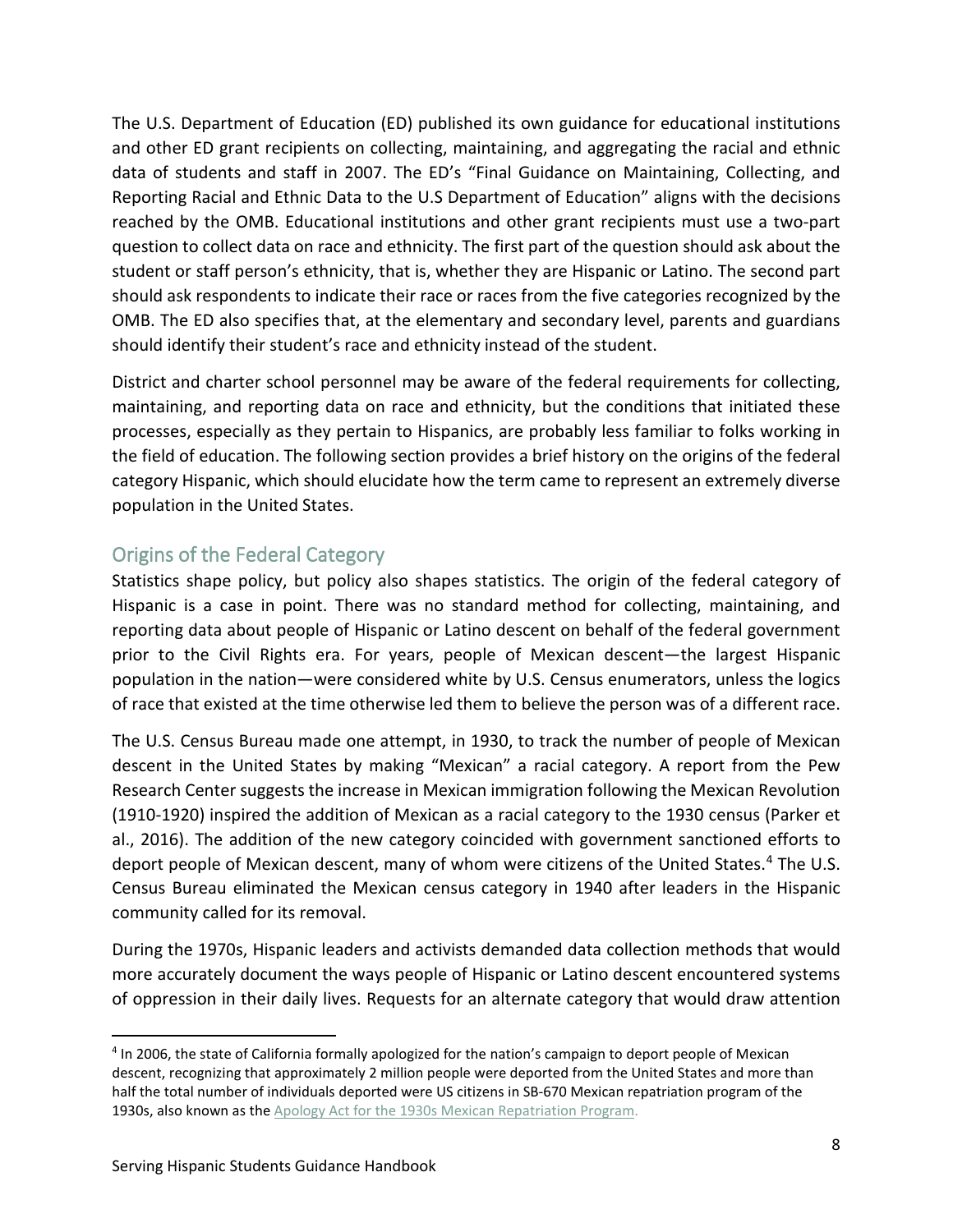to social inequities was largely an outcome of the Civil Rights Movement and increased critical consciousness about systemic racism and oppression in the United States. In 1976, Public Law 94-311 mandated the development of new data collection methods and was passed only after Mexican Americans, Puerto Ricans, and Cuban Americans called on the federal government to collect and publish data about their communities; the law required the federal government to collect and analyze data on people who could "trace their origin or descent from Mexico, Puerto Rico, Cuba, Central and South American, and other Spanish-speaking countries."

At the time, while many activists, policymakers, and other stakeholders recognized the need for a category that would represent people of Hispanic or Latino heritage, they also realized that no single category would fully describe a group of people who descended from various regions with similar but unique colonial histories and whose lives were impacted by factors like racism and poverty in different ways. Sociologist G. Cristina Mora (2014) writes that the backgrounds and concerns of the largest national Hispanic groups (Mexican Americans, Puerto Ricans, and Cubans) varied; they were "so distinct in terms of geography, political agenda, and cultural understanding of race that coming together to identify and organize under a common category could very likely have remained unthinkable" (Mora, 2014, p. 5). For Mora, part of what has made Hispanic panethnicity useful for these different groups of people is its ambiguity. At the same, the ambiguity of the category has elided key differences that exist among people of Hispanic descent.

#### <span id="page-8-0"></span>Hispanics and Federal Racial Categories

Some scholars link the emergence of modern concepts of race to the so-called discovery of the Americas and the rise of global capitalism. By the eighteenth century, race became a codified method for seizing lands and enslaving people, often in the name of empire building and the accumulation of wealth. Referencing the work of Howard Winant (2000) in "The Social Funding of Race: The Role of Schooling," scholar of education Gloria Ladson-Billings (2017) writes, "As nation-states began to participate in a worldwide economy—seaborne empires, conquest of the Americas, and the rise of the Atlantic slave trade—the development of race became a practical project to create an 'Other' whose threat and necessity could be integrated and deployed into every aspect of society (p. 2). In other words, race became a tool that could be used to justify enslavement and the appropriation of lands. Attempts to scientifically classify the world in the eighteenth and nineteenth centuries further refined notions of race, as characteristics like skin color and phenotype were used to stratify groups of people. Ordering people and things and maintaining records about supposedly 'new' species and human cultures according to a logic rooted in Europe became a method of asserting power (Smith, 2012; James and Burgos, 2020).

Though a construct, race continues to have numerous real consequences for people across the United States to this day. Notions of racial difference were upheld and made more salient by the law and thus ensured that power and wealth was maintained by some racialized groups and not others. While historian and activist W.E.B DuBois (1903/1994) stated the "problem of the Twentieth Century is the problem of the color-line," the first two decades of the twenty-first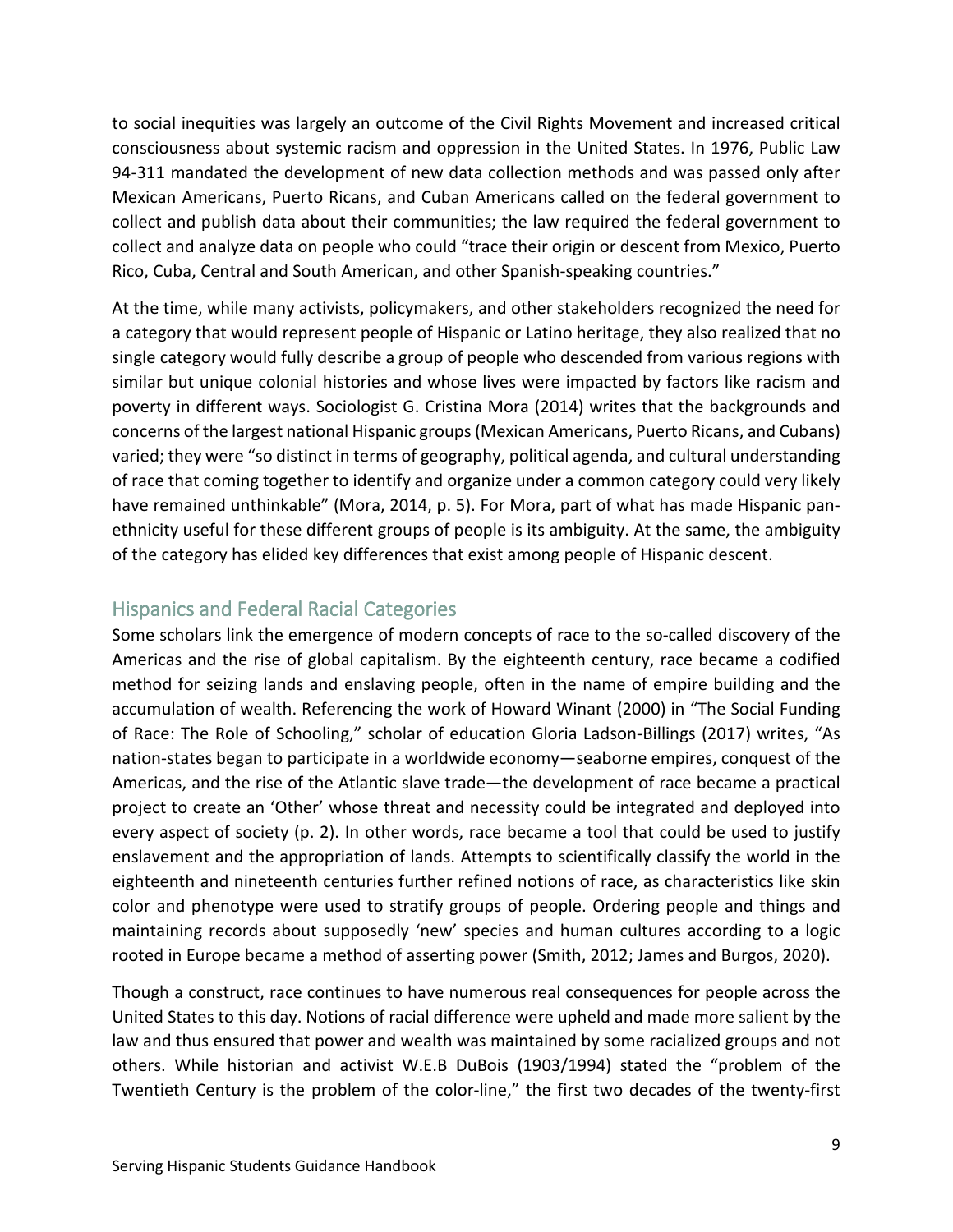century show that race continues to affect how people live—their (in)access to healthcare, education, housing, voting rights, jobs, etc.—and, frankly, how people die. To say that race is merely a construct and therefore does not matter is to ignore the material effects that racism has on everyday life. On the topic of race versus racism, law and sociology professor Laura E. Gómez (2020) writes, "…what we as interacting humans make up, create, or invent has power in our lives. To put it more bluntly: race isn't real, but racism is" (p. 5).

Hispanic people may or may not identify with any of the race categories recognized by the federal government given their lived experiences. Critics of the current federal race and ethnicity selfidentification process have noted that, while self-identification provides individuals with an opportunity to express their own identities, this practice can hinder the capacity of federal, state, and local governments to work on behalf of historically marginalized populations when folks who experience the world as white people—beneficiaries of a system that privileges whiteness—claim non-white identities. Sociologist Nancy López (n.d.) argues in her essay "What is 'Street Race'?: Street Race Explained For Identifying and Eliminating Inequality" that a more effective method for collecting data on race would ask individuals to indicate their "street race," that is, the race that people on the street might assign an individual based on their appearance. López asserts that street race would allow us to better track racism and injustice because it accounts the ways in which light-skinned Hispanic people might receive different treatment than Hispanic people with darker skin. For López, the concept of street race recognizes the complex ways race, though a construct, impacts people's daily lives. Because the federal term Hispanic refers to ethnicity, not race, it is crucial to remember that race affects Hispanics who experience the world as white people quite differently than Hispanic people who experience the world as Black or brown people. For people who self-identify as Hispanic, the reality that people of the same ethnicity experience the world differently based on their skin tone may be unsettling. However, many people deal with this reality on a daily basis.

Proximity to whiteness has often been, though not always, socially, economically, and politically advantageous for people of Hispanic descent. A recent Pew Research Center report states, for instance, that "Hispanics in the U.S. may face discrimination because they are Hispanic (a form of racism), but the degree of discrimination may vary based on skin color, with those of darker shades experiencing more incidents (a form of colorism)" (Noe-Bustamante et al., 2021). Preferential and discriminatory treatment based on skin tone often takes the form of colorism among non-white communities, even in New Mexico. Colorism refers to preference for lighter skin and what were long considered traditional European phenotypes over darker skin and what were considered non-European phenotypes. Colorism is an extension of racism that exists throughout the United States and Latin America, where modern concepts of race were established within similar though often competing settler colonial projects that have relied on assimilation, anti-Blackness, and Indigenous genocide.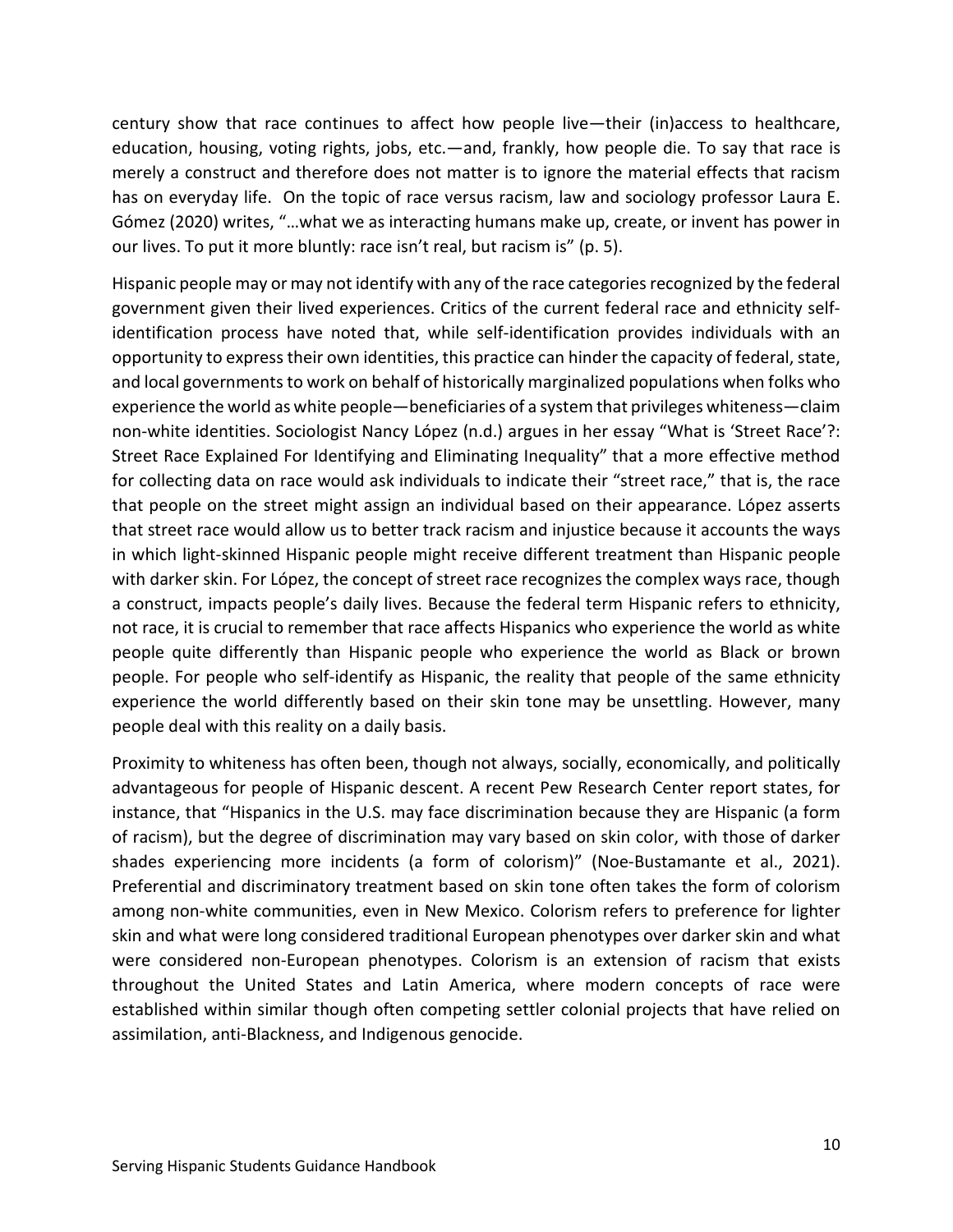#### <span id="page-10-0"></span>New Mexico's Hispanic Category

Federal reporting requirements comply with the Every Student Succeeds Act (ESSA). ESSA requires that any student who is reported as Hispanic must be counted as Hispanic, no matter the student's reported race. By contrast, New Mexico statute requires that the Hispanic category be considered equivalent to other racial categories. Under New Mexico classification standards, students who identify as Hispanic and White and no other race are



[This Photo](https://www.ip-watch.org/2018/12/11/indigenous-knowledge-misappropriation-case-zia-sun-symbol-explained-wipo/) by Unknown Author is licensed under [CC BY-SA-NC](https://creativecommons.org/licenses/by-nc-sa/3.0/)

recoded as Hispanic. Put differently, the only students recoded as Hispanic under New Mexico classification standards are those who report only White and are not reported as any other race. In other cases where students identify as one or more races and identify as Hispanic, students are counted among the racial group reported (American Indian or Alaska Native, Asian, Black or African American, Native Hawaiian or Other Pacific Islander). It has been speculated that the New Mexico classification system is more responsive to students in other minoritized populations, identifying more students who are Black, Asian, Native American, and multi-racial to better serve and represent them.

#### <span id="page-10-1"></span>Why the Nuances of Hispanic Identity Are Important in New Mexico

How race is understood and maintained in specific socio-historical contexts has complicated attempts to define Hispanic people in New Mexico. Some scholars have linked the Hispanic or Latino penchant for using terms that emphasize European ancestry over other identities (most notably the term "Spanish") to the racism and xenophobia with which many people of Hispanic descent have had to contend in the United States. Historically, many people of Hispanic descent in New Mexico often rejected mainstream U.S. attempts to classify them with the Englishlanguage term "Mexican," preferring terms like Hispano, mexicano, or español instead. In 1929, for instance, writer Ruth Laughlin Barker referenced the proclivity for New Mexico's Hispanic population to disassociate themselves from the term Mexican, citing the "contempt" Texans had attached to the word as part of the reason for Hispanic New Mexicans' preference for "Spanish-American" (p. 568). Historian John Nieto-Phillips (2000) has argued that claiming European, or Spanish American identity, allowed Hispanic people in New Mexico to achieve recognition that the broader population of the United States was often unwilling to grant them in the context of the late nineteenth and early twentieth centuries.

In New Mexico, it might be easy to focus on numbers and forget that Hispanic students descend from diverse linguistic and cultural backgrounds with lived experiences that are shaped by multiple intersecting social factors not only race and ethnicity. For educators, administrators, counselors, and other public education staff, it is important to keep in mind the complexities that shape Hispanic identity, because the lived experience of one Hispanic student may not mirror the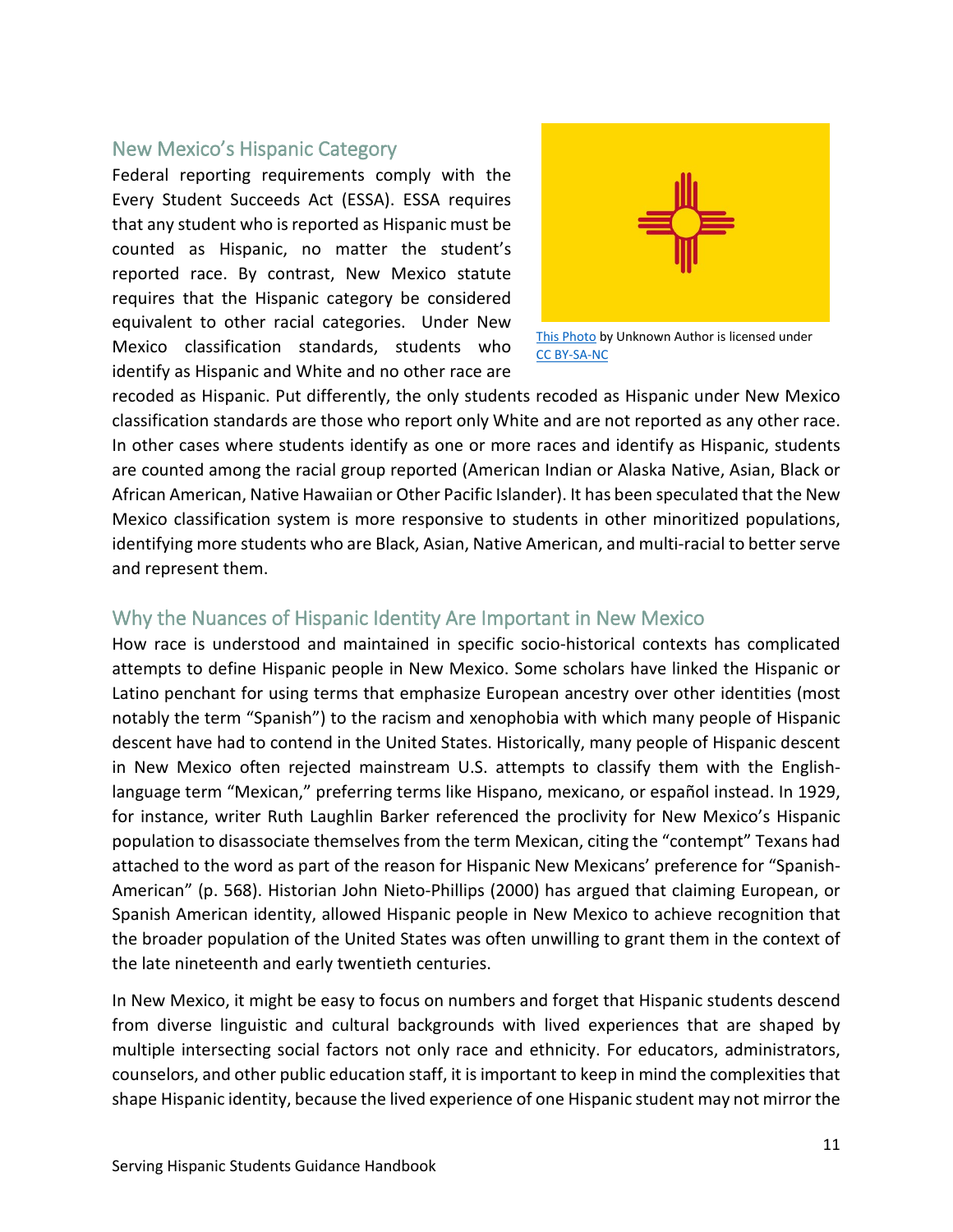lived experiences of other Hispanic students. Today, some students may self-identify as Hispanic, while others may use terms like Afro-latino, Latinx, Chicana or Chicanx, dominicana, Guatemalan American or guatemalteco, or Honduran American, among numerous others, because they convey attachments to place or particular shared experiences. Yet even these categories fail to communicate differences that shape the lives of individuals who might otherwise be considered Hispanic.

Decades ago, law professor and Black feminist scholar Kimberlé Crenshaw coined the term intersectionality to describe how Black women are subject to multiple forms of oppression, neither solely on the basis of race nor gender. The term intersectionality has since been used in academia and, more recently, in the public sphere, as a framework for analyzing how overlapping systems of oppression such as racism, sexism, ableism, and transphobia influence people's lived experiences. For those of us working in service of K-12 students, an intersectional lens allows us to think critically about the complex systems all New Mexican students navigate and the multiple identities they may have; it is a methodology that can help us assess how the needs of some Hispanic students might not be the same as the needs of other Hispanic students. Understanding the nuances of Hispanic identity can help lead to changes that will foster more equitable learning environments and opportunities for our students.

#### <span id="page-11-0"></span>Next Steps

<span id="page-11-1"></span>The Language and Culture Division seeks to support districts and charter schools in educating students, families, and communities about the Hispanic Education Act so that their intersectional lived experiences, concerns, values, and ideas guide its implementation. Toward this end, the Language and Culture Division will be hosting a series of community listening sessions in the coming months to solicit feedback from communities across New Mexico and develop recommendations for more strategic implementation of the Hispanic Education Act. By listening to our communities, the Language and Culture Division hopes to learn how New Mexico public education can better support the academic success of our state's diverse Hispanic students.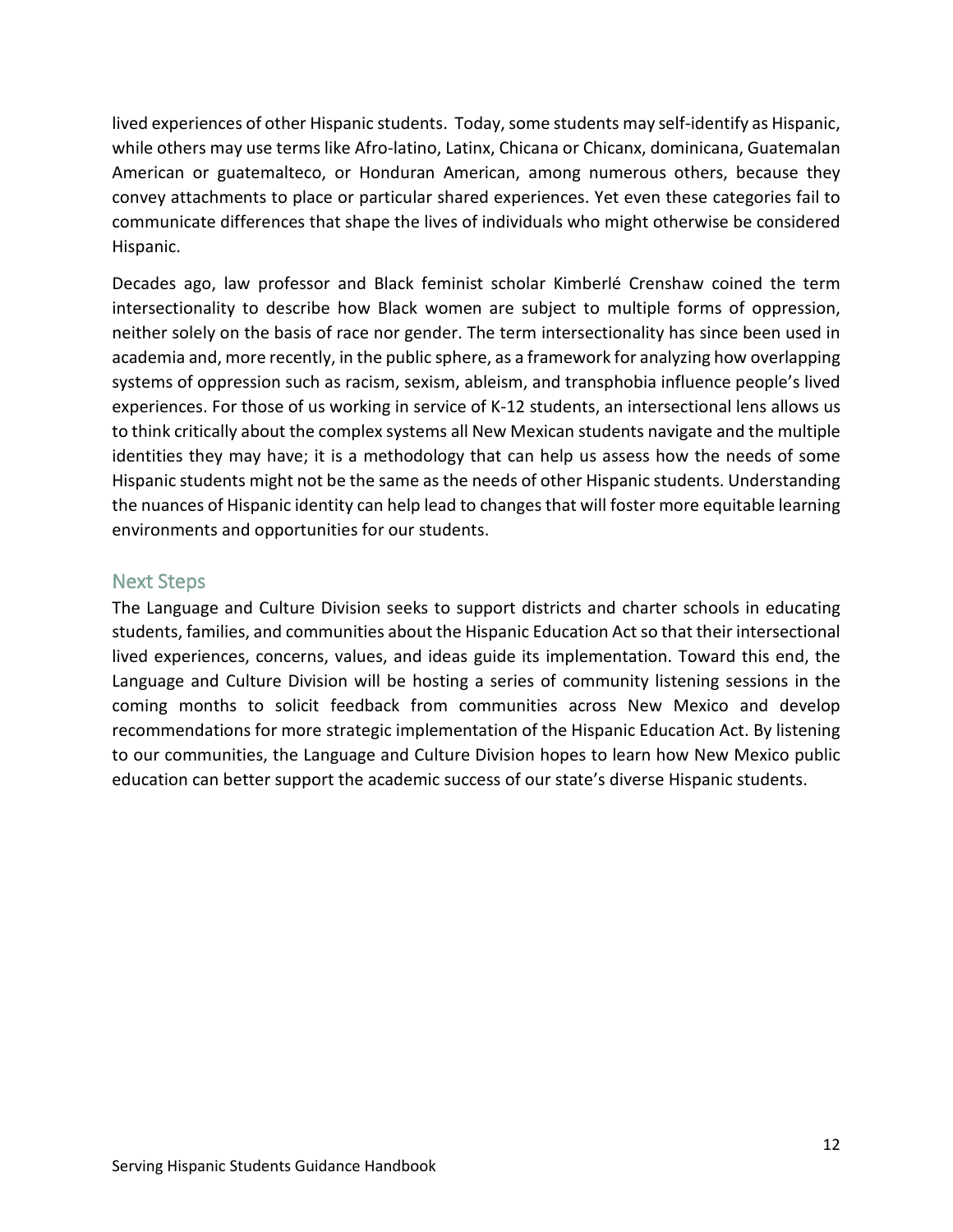# Glossary of Terms & Acronyms

| <b>Terms &amp; Acronyms</b>                         | Interpretation                                                                                                                                                                                                                                                                                                                                            |
|-----------------------------------------------------|-----------------------------------------------------------------------------------------------------------------------------------------------------------------------------------------------------------------------------------------------------------------------------------------------------------------------------------------------------------|
| Culture                                             | refers to socially acquired knowledge that may be<br>learned and is shared among individuals in the<br>home, community, and/or institutions.                                                                                                                                                                                                              |
| <b>Culturally and Linguistically Responsiveness</b> | means validating and affirming an individual's<br>home culture and language to create connections<br>with other cultures and languages in various<br>social contexts.                                                                                                                                                                                     |
| <b>District</b>                                     | refers to a unit for administration of a public<br>school system often comprising several towns<br>within a state. There are 89 school districts in<br>New Mexico, with Albuquerque Public Schools<br>being the largest and Mosquero Municipal<br>Schools being the least populated.                                                                      |
| ED                                                  | refers to the United States Department of<br>Education, an agency of the federal government<br>that establishes policy and administers and<br>coordinates most federal assistance to education.<br>The agency assists the president in executing<br>their education policies for the nation and in<br>implementing education laws enacted by<br>Congress. |
| <b>ESSA</b>                                         | refers to the Every Student Succeeds Act, which<br>reauthorizes the Elementary and Secondary<br>Education Act of 1965 (ESEA) and was signed into<br>law by President Obama on December 10, 2015.                                                                                                                                                          |
| <b>HEA</b>                                          | refers to the Hispanic Education Act, which was<br>signed into law in 2010                                                                                                                                                                                                                                                                                |
| Hispanic or Latino                                  | means a person of Cuban, Mexican, Puerto Rican,<br>South or Central American, or other Spanish<br>culture or origin, regardless of race                                                                                                                                                                                                                   |
| LCD                                                 | refers to the Language and Culture Division                                                                                                                                                                                                                                                                                                               |
| <b>NMPED</b>                                        | refers to the New Mexico Public Education<br>Department                                                                                                                                                                                                                                                                                                   |
| OMB                                                 | refers to the Office of Management and Budget,<br>a federal agency of the United States.                                                                                                                                                                                                                                                                  |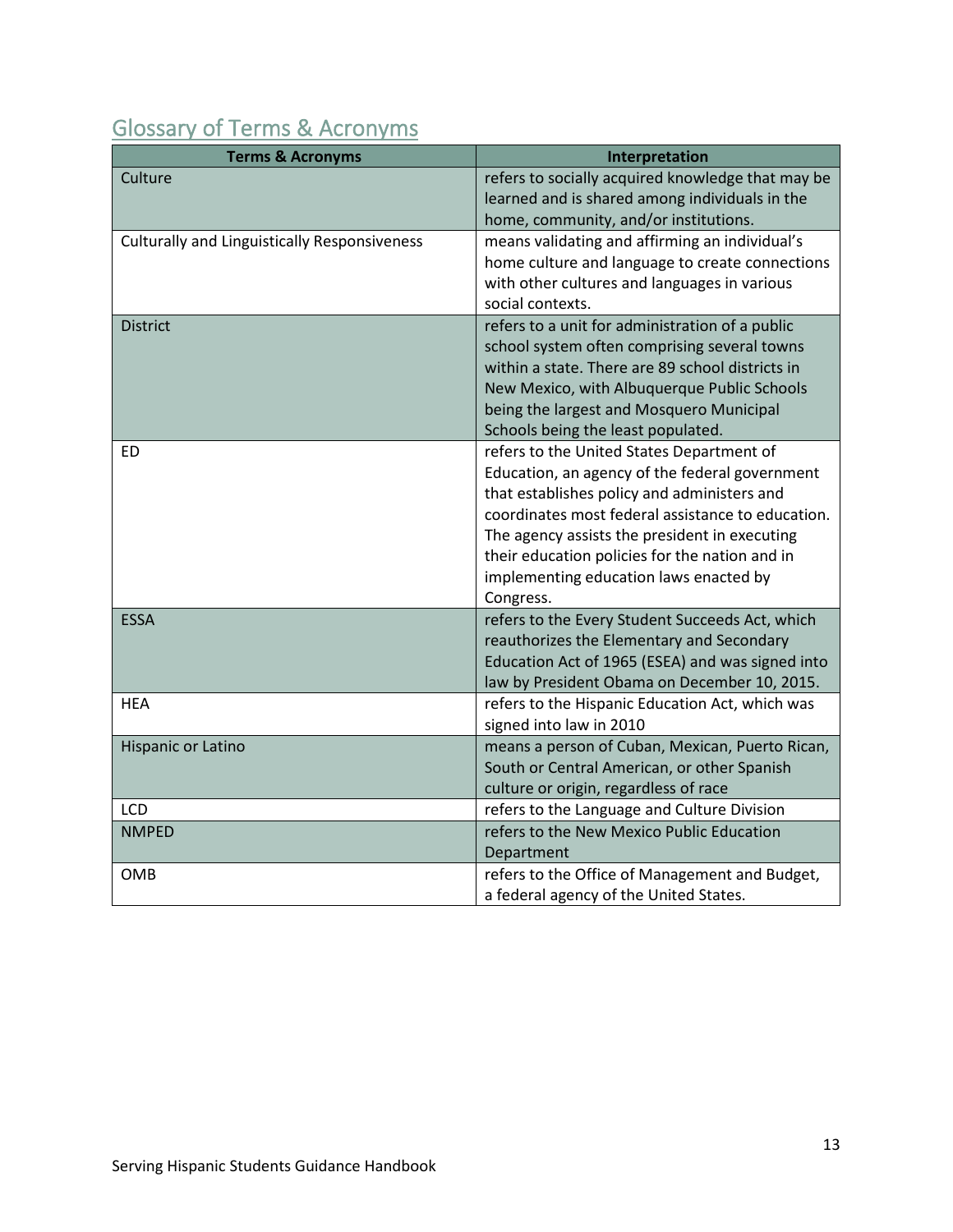### References

- *U.S. Census Bureau. (2021, July 1). Quickfacts: New Mexico [Visualization]. Retrieved May 19, 2022, from [https://www.census.gov/quickfacts/fact/dashboard/NM/PST045221#PST045221.](https://www.census.gov/quickfacts/fact/dashboard/NM/PST045221#PST045221)*
- Crenshaw, Kimberle. (1982). Demarginalizing the intersection of race and sex: A black feminist critique of antidiscrimination, doctrine, feminist theory and antiracist politics, *University of Chicago Legal Forum*, 1989 (8), pp. 139-167. Retrieved April 22, 2021, from [https://chicagounbound.uchicago.edu/cgi/viewcontent.cgi?article=1052&context=uclf&msclkid](https://chicagounbound.uchicago.edu/cgi/viewcontent.cgi?article=1052&context=uclf&msclkid=df6cf73ec27211ecb948ebc3c652d04b) [=df6cf73ec27211ecb948ebc3c652d04b](https://chicagounbound.uchicago.edu/cgi/viewcontent.cgi?article=1052&context=uclf&msclkid=df6cf73ec27211ecb948ebc3c652d04b)

Du Bois, W.E.B. (1903/1994). *The Souls of Black Folk*. Dover Publications.

Final guidance on maintaining, collecting, and reporting racial and ethnic data to the U.S. Department of Education. (2007, October 19*). Federal Register*, 72 (202), pp. 59266-59277. Retrieved April 20, 2022, from<https://www.govinfo.gov/content/pkg/FR-2007-10-19/pdf/E7-20613.pdf>

Gómez, Laura E. (2020). Inventing Latinos: A new story of American racism. The New Press.

- James, Michael and Adam Burgos. (2022). Race. In Edward N. Zalta (ed.), *Stanford Encyclopedia of Philosophy*. Retrieved fro[m https://plato.stanford.edu/archives/spr2022/entries/race/](https://plato.stanford.edu/archives/spr2022/entries/race/)
- Knight, Paige. (2020). Tax policy: a powerful tool to advance racial equity in New Mexico. *New Mexico Voices for Children*. Retrieved April 20, 2022, from [https://www.nmvoices.org/wp](https://www.nmvoices.org/wp-content/uploads/2020/12/TaxEquityReport-web-1.pdf)[content/uploads/2020/12/TaxEquityReport-web-1.pdf](https://www.nmvoices.org/wp-content/uploads/2020/12/TaxEquityReport-web-1.pdf)
- Ladson-Billings, Gloria (2017). The social funding of race: The role of schooling. *Peabody Journal of Education*, pp. 1-16. Retrieved April 20, 2022, from [https://www.teachingworks.org/images/files/Ladson-](https://www.teachingworks.org/images/files/Ladson-Billings_The_Social_Funding_of_Race_The_Role_of_Schooling.pdf?msclkid=fad35dcfc0ee11ec9da21ac3428f178f)[Billings\\_The\\_Social\\_Funding\\_of\\_Race\\_The\\_Role\\_of\\_Schooling.pdf?msclkid=fad35dcfc0ee11ec9](https://www.teachingworks.org/images/files/Ladson-Billings_The_Social_Funding_of_Race_The_Role_of_Schooling.pdf?msclkid=fad35dcfc0ee11ec9da21ac3428f178f) [da21ac3428f178f](https://www.teachingworks.org/images/files/Ladson-Billings_The_Social_Funding_of_Race_The_Role_of_Schooling.pdf?msclkid=fad35dcfc0ee11ec9da21ac3428f178f)
- Laughlin Barker, Ruth. (1929). Where Americans are "Anglos," *The North American Review*, 228 (5), pp. 568-573. Retrieved September 10, 2018, from <https://www.jstor.org/stable/25110878>
- López, Nancy. (n.d.) What is "street race"?: Street race explained for identifying and eliminating inequality. *Institute for the Study of "Race" and Social Justice at the University of New Mexico*. Retrieved January 6, 2021 fro[m https://race.unm.edu/what-is-street-race.html](https://race.unm.edu/what-is-street-race.html)
- Mora, Cristina G. (2014). *Making Hispanics: How activists, bureaucrats and media constructed a new American.* University of Chicago Press.
- New Mexico Vistas. (2021). *About the state: New Mexico at a glance* [bar graph]. Retrieved October 12, 2021 from [https://newmexicoschools.com/state/999999/overview.](https://newmexicoschools.com/state/999999/overview)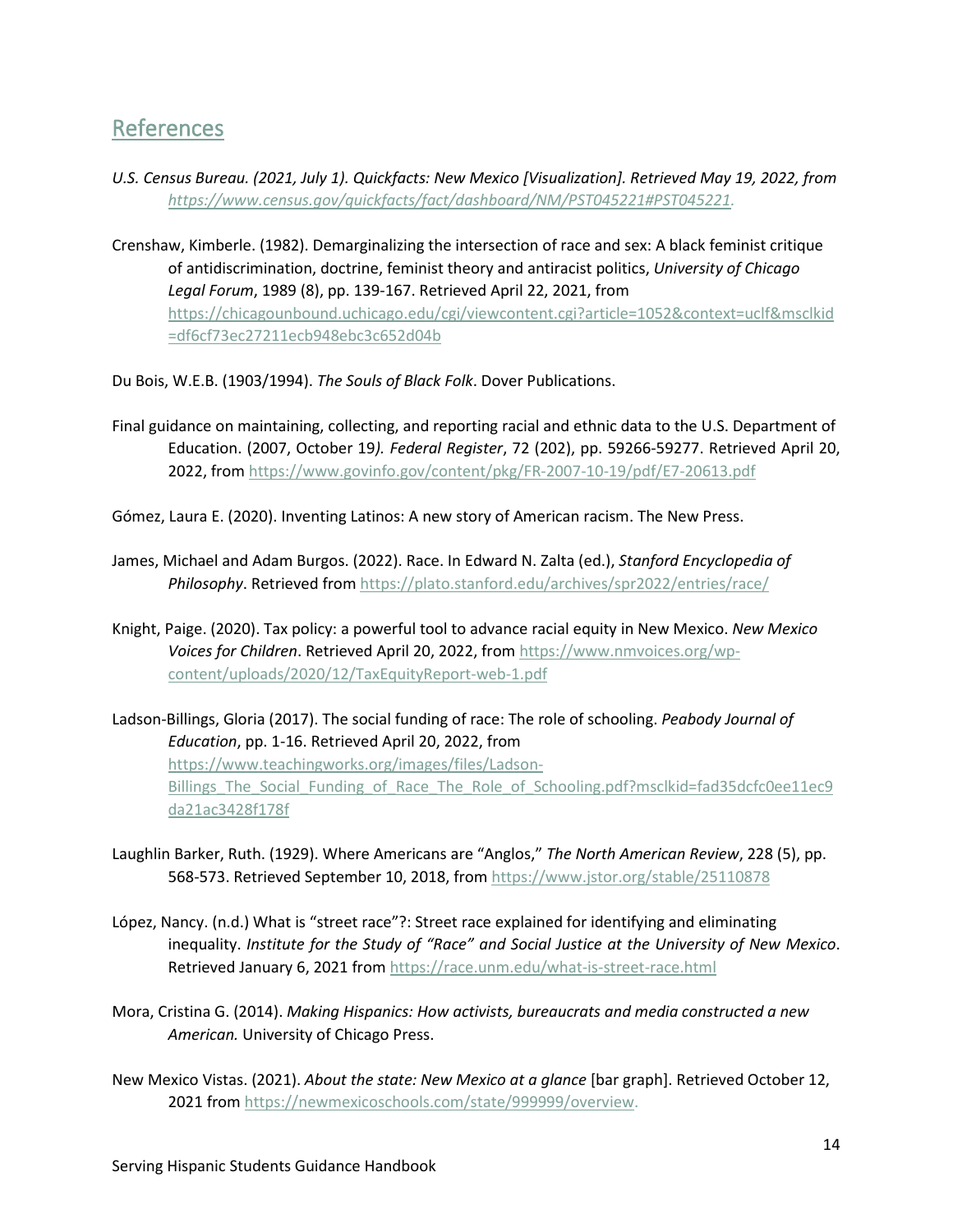- Nieto-Phillips, John. (2000). Spanish American Ethnic Identity and New Mexico's Statehood Struggle. In Erlinda Gonzales-Berry and David R. Maciel, The Contested Homeland: A Chicano History of New Mexico. University of New Mexico Press.
- Noe-Bustamante Luis, Ana Gonzalez-Barrera, Khadijah Edwards, Lauren Mora, and Mark Hugo Lopez. (2021, November 4). Majority of Latinos say skin color impacts opportunity in America and shapes daily life. Pew Research Center. Retrieved April 20, 2022 from [https://www.pewresearch.org/hispanic/2021/11/04/majority-of-latinos-say-skin-color-impacts](https://www.pewresearch.org/hispanic/2021/11/04/majority-of-latinos-say-skin-color-impacts-opportunity-in-america-and-shapes-daily-life/)[opportunity-in-america-and-shapes-daily-life/.](https://www.pewresearch.org/hispanic/2021/11/04/majority-of-latinos-say-skin-color-impacts-opportunity-in-america-and-shapes-daily-life/)
- Office of Management and Budget. (1997). Revisions to the standards for the classification of the federal data on race and ethnicity*. Federal Register Notice*, Retrieved October 1, 2021 from [https://www.whitehouse.gov/wp-content/uploads/2017/11/Revisions-to-the-Standards-for](https://www.whitehouse.gov/wp-content/uploads/2017/11/Revisions-to-the-Standards-for-the-Classification-of-Federal-Data-on-Race-and-Ethnicity-October30-1997.pdf)[the-Classification-of-Federal-Data-on-Race-and-Ethnicity-October30-1997.pdf.](https://www.whitehouse.gov/wp-content/uploads/2017/11/Revisions-to-the-Standards-for-the-Classification-of-Federal-Data-on-Race-and-Ethnicity-October30-1997.pdf)
- Parker, Kim, Juliana Menasce Horowitz, Rich Morin, and Mark Hugo Lopez. (2016, June 11). Chapter 1: Race and Multiracial Americans in the U.S. Census*. Pew Research Center*, Retrieved April 20, 2022 from [https://www.pewresearch.org/social-trends/2015/06/11/chapter-1-race-and-multiracial](https://www.pewresearch.org/social-trends/2015/06/11/chapter-1-race-and-multiracial-americans-in-the-u-s-census/)[americans-in-the-u-s-census/.](https://www.pewresearch.org/social-trends/2015/06/11/chapter-1-race-and-multiracial-americans-in-the-u-s-census/)
- *Public Law 94-311*, H.J. Resolution 92, 94th Congress (1976). [https://uscode.house.gov/statutes/pl/94/311.pdf?msclkid=9d0d6d33c0eb11eca313fedcd025cc](https://uscode.house.gov/statutes/pl/94/311.pdf?msclkid=9d0d6d33c0eb11eca313fedcd025cc92) [92](https://uscode.house.gov/statutes/pl/94/311.pdf?msclkid=9d0d6d33c0eb11eca313fedcd025cc92)
- SB-670 Mexican repatriation program of the 1930s. Apology Act for the 1930s Mexican Repatriation Program (2005-2006).

[https://leginfo.legislature.ca.gov/faces/billCompareClient.xhtml?bill\\_id=200520060SB670&sho](https://leginfo.legislature.ca.gov/faces/billCompareClient.xhtml?bill_id=200520060SB670&showamends=false) [wamends=false](https://leginfo.legislature.ca.gov/faces/billCompareClient.xhtml?bill_id=200520060SB670&showamends=false)

- Smith, Linda Tuhiwai. (1999). Decolonizing methodologies: Research and Indigenous Peoples. Sed Books Ltd.
- Torres-Saillant, Silvio and Nancy Kang. (2017). Race. *Keywords for Latina/o studies*. New York University Press.
- United States Census Bureau. (2021). *Race and ethnicity in the United States: 2010 census and 2020 census* [visualization]. Retrieved August 12, 2021 from [https://www.census.gov/library/visualizations/interactive/race-and-ethnicity-in-the-united](https://www.census.gov/library/visualizations/interactive/race-and-ethnicity-in-the-united-state-2010-and-2020-census.html)[state-2010-and-2020-census.html.](https://www.census.gov/library/visualizations/interactive/race-and-ethnicity-in-the-united-state-2010-and-2020-census.html)
- Valenzuela, Angela. (2016*). Growing critically conscious teachers: A social justice curriculum for educators of Latino/a youth*. Teachers College Press.